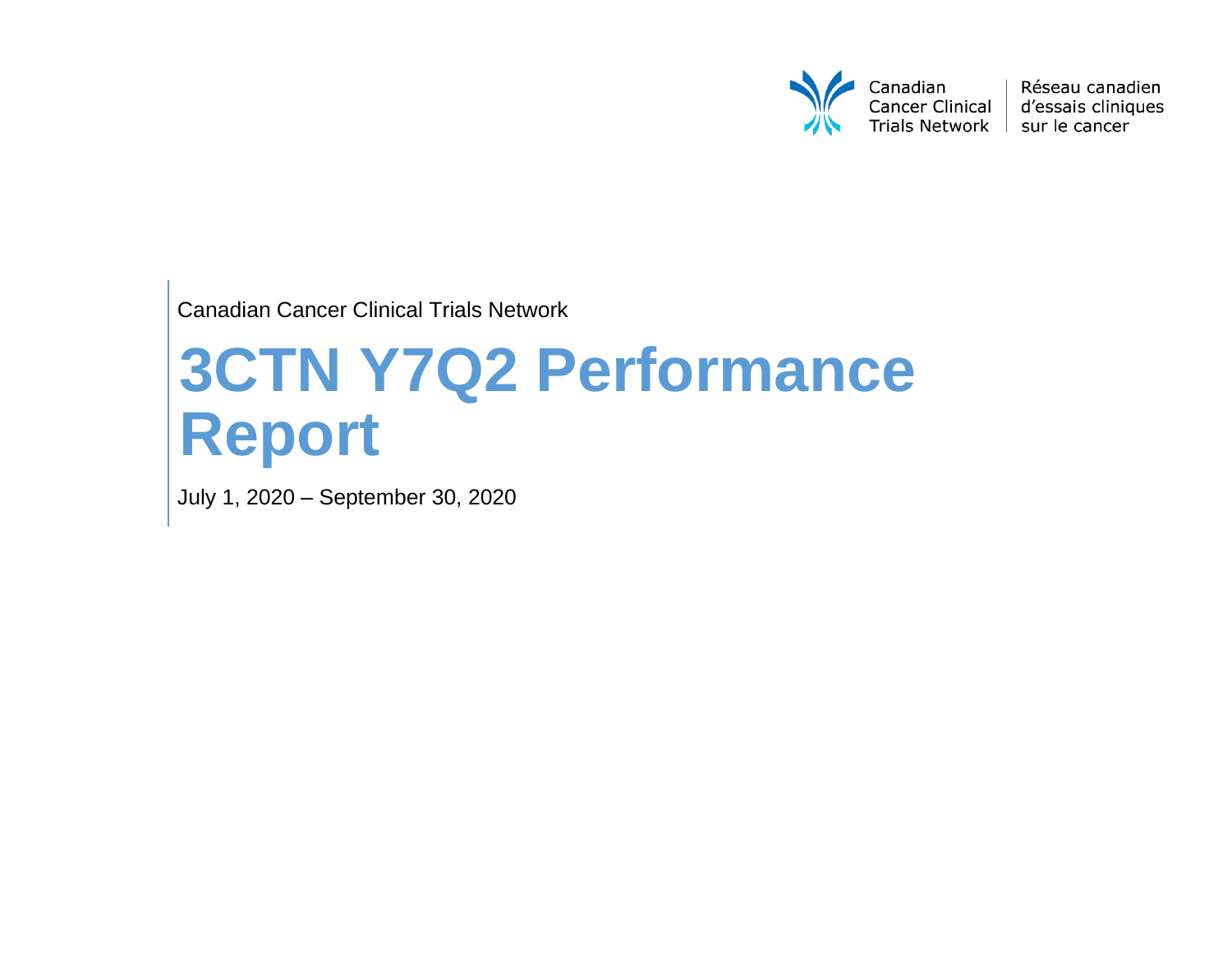# Table of Contents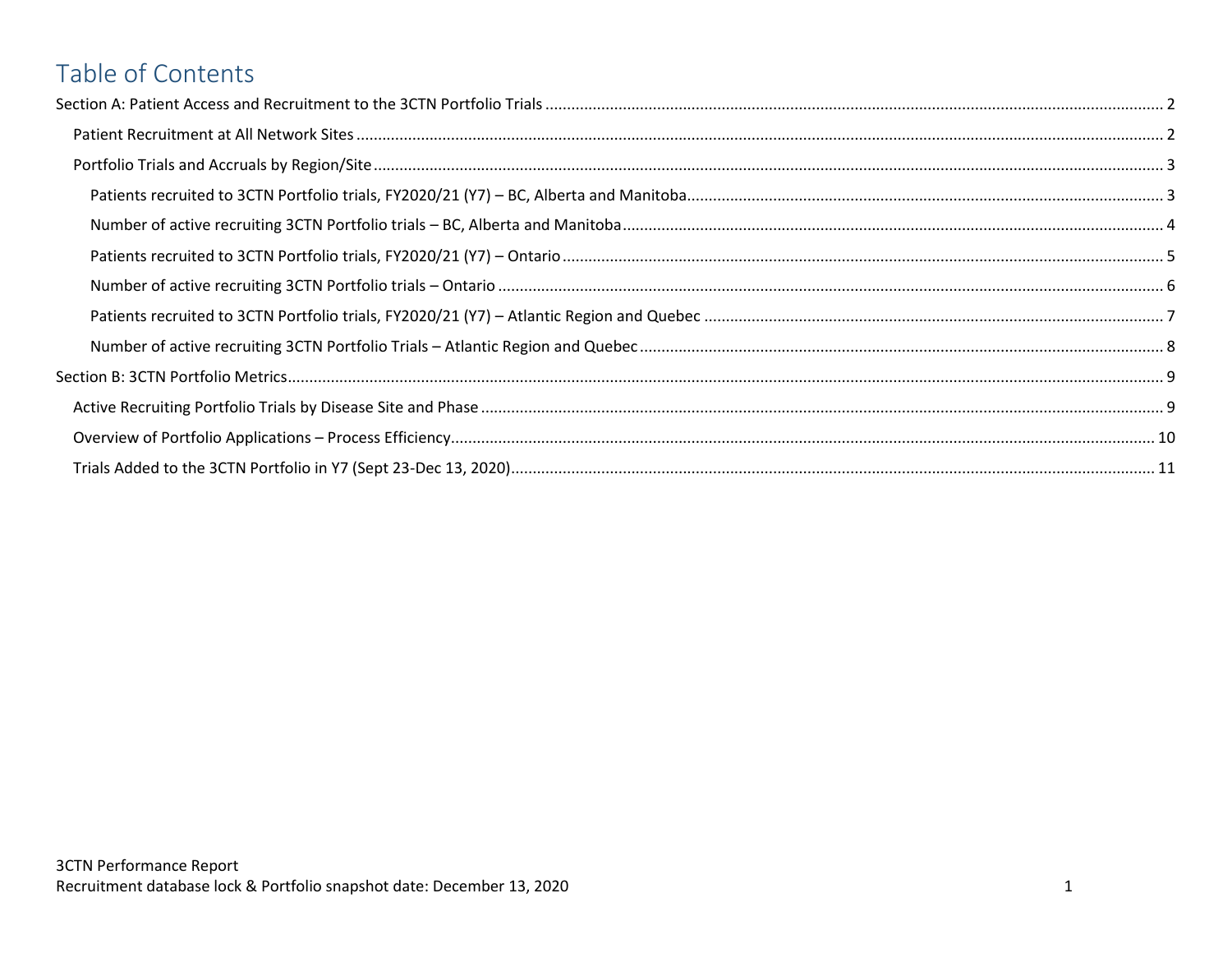## <span id="page-2-0"></span>Section A: Patient Access and Recruitment to the 3CTN Portfolio Trials

### <span id="page-2-1"></span>Patient Recruitment at All Network Sites



**Objective:** To improve patient access to academic clinical trials and improve patient recruitment by greater than 75% within four years.

Notes:

- 3CTN network adult sites' Y7Q2 recruitment was more than 4 times that of Y7Q1 which almost put the network back on track to reaching the Y7 target.
- 1349 patients were recruited to Portfolio trials in Quarter 2 to bring the midyear total to 1703 patients. Y7 target is to achieve 65% above pre-3CTN baseline which would be 3917 patients recruited.
- Overall, ~21% of Adult Sites (9 out of 42) are on track to meet their Y7 target.
- \* 1 Atlantic Region centre has not submitted a recruitment report for Y7.
- \*\* Pediatric progress to pre-3CTN baseline recruitment is shown. 3 Pediatric sites are on track to exceed their pre-3CTN baseline by end of Y7.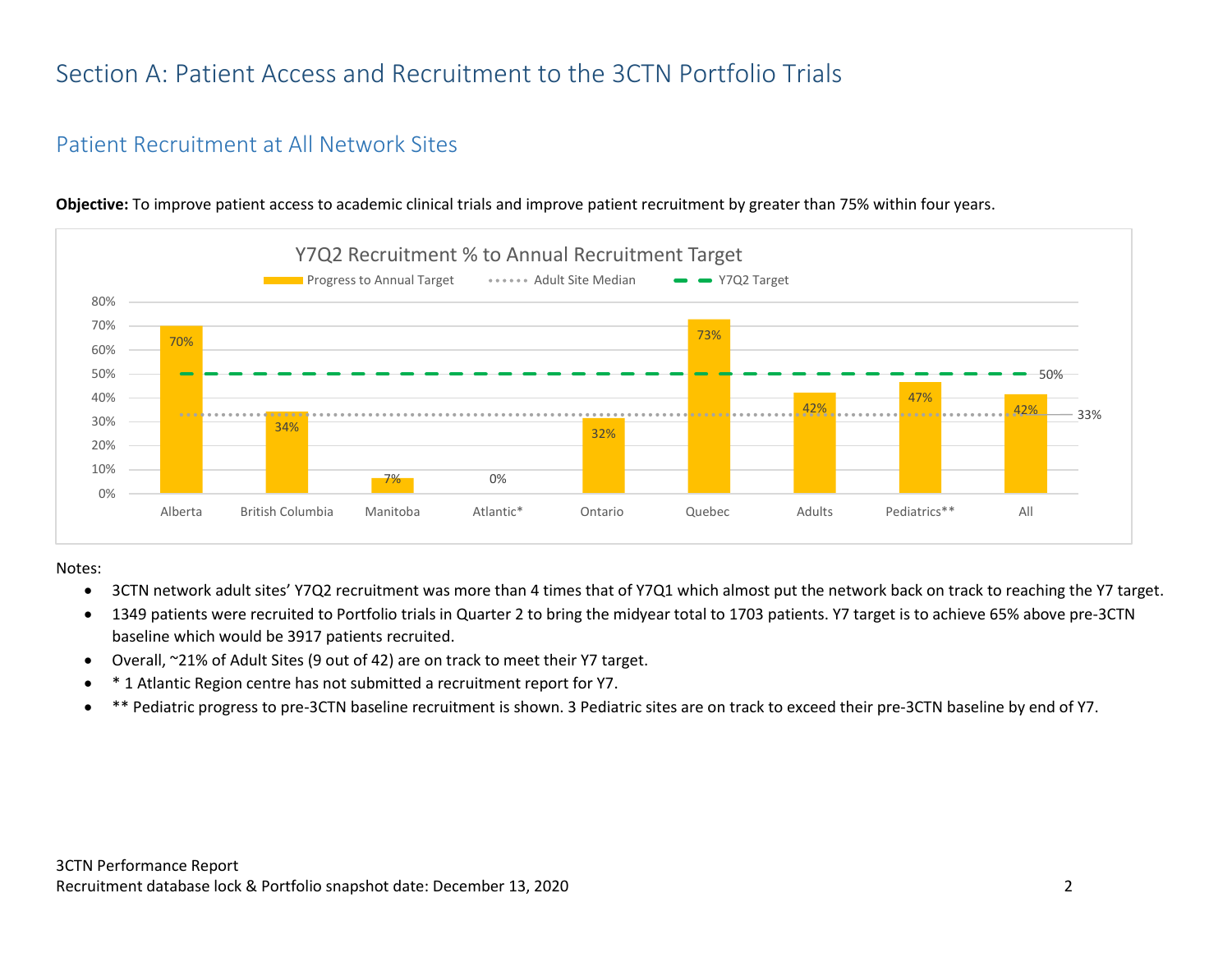## <span id="page-3-0"></span>Portfolio Trials and Accruals by Region/Site

#### <span id="page-3-1"></span>Patients recruited to 3CTN Portfolio trials, FY2020/21 (Y7) – BC, Alberta and Manitoba

| <b>Network Site</b>              | Pre-3CTN        | <b>Y2</b> | <b>Y3</b>    | <b>Y4</b> | <b>Y5</b>    | <b>Y6</b>      | Year 7 (2020-21) |                |              |                           |                          |
|----------------------------------|-----------------|-----------|--------------|-----------|--------------|----------------|------------------|----------------|--------------|---------------------------|--------------------------|
|                                  | <b>Baseline</b> | Total     | <b>Total</b> | Total     | <b>Total</b> | <b>Total</b>   | Q1               | Q <sub>2</sub> | <b>Total</b> | $%$ of<br><b>Baseline</b> | $%$ to<br>Target*        |
| CancerCare Manitoba              | 99              | 72        | 102          | 90        | 98           | 51             | 3                | 8              | 11           | 11%                       | 7%                       |
| Western Manitoba Cancer Centre   |                 | 0         | 0            | 0         |              |                | 0                | 0              | 0            | 0%                        | 0%                       |
| CancerCare Manitoba - Pediatrics | 18              | 20        | 14           | 17        | 4            | $\overline{7}$ | 4                | 5              | 9            | 50%                       | $\overline{\phantom{a}}$ |
| Manitoba Total                   | 118             | 92        | 116          | 107       | 103          | 59             | $\overline{7}$   | 13             | 20           | 17%                       | 7%                       |
| BC Cancer - Vancouver            | 106             | 117       | 152          | 127       | 107          | 110            | 21               | 33             | 54           | 51%                       | 31%                      |
| BC Cancer - Abbotsford           | 16              | 28        | 14           | 22        | 22           | $\mathbf{1}$   | 1                | $\mathbf{0}$   | $\mathbf{1}$ | 6%                        | 4%                       |
| BC Cancer - Prince George        | $\mathbf{1}$    | 6         | 4            | 8         | 9            | 10             | 3                | $\mathbf{0}$   | 3            | 300%                      | 182%                     |
| BC Cancer - Kelowna              | 38              | 40        | 30           | 28        | 38           | 33             | 12               | 13             | 25           | 66%                       | 40%                      |
| BC Cancer - Victoria             | 26              | 44        | 69           | 64        | 69           | 78             | 4                | 19             | 23           | 88%                       | 54%                      |
| <b>British Columbia Total</b>    | 187             | 235       | 269          | 249       | 245          | 232            | 41               | 65             | 106          | 57%                       | 34%                      |
| <b>Cross Cancer Institute</b>    | 102             | 112       | 137          | 99        | 103          | 310            | 32               | 75             | 107          | 105%                      | 64%                      |
| <b>Tom Baker Cancer Centre</b>   | 76              | 140       | 125          | 154       | 139          | 341            | 19               | 80             | 99           | 130%                      | 79%                      |
| Alberta Total                    | 178             | 252       | 262          | 253       | 242          | 651            | 51               | 155            | 206          | 116%                      | 70%                      |
| <b>Western Region Total</b>      | 483             | 579       | 647          | 609       | 590          | 942            | 99               | 233            | 332          | 69%                       | 42%                      |

\* Pediatric sites are excluded in provincial and regional "% to Y7 Target" calculations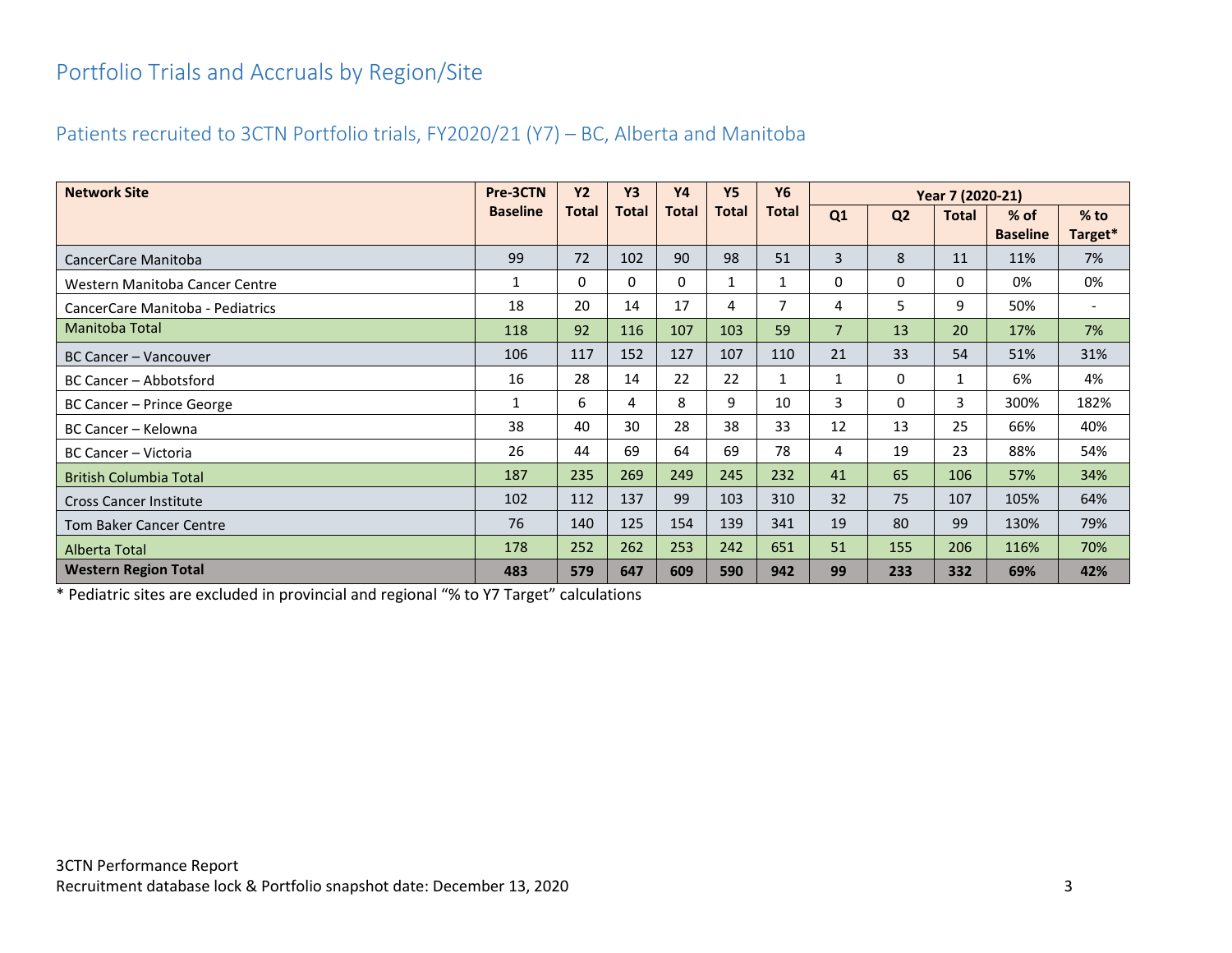#### <span id="page-4-0"></span>Number of active recruiting 3CTN Portfolio trials – BC, Alberta and Manitoba

| <b>Network Site</b>              |                | Pre-3CTN<br>Y5 (2018-19) |                |                |    |    | Y6 (2019-20)   | Y7 (2020-21)   |    |    |                |
|----------------------------------|----------------|--------------------------|----------------|----------------|----|----|----------------|----------------|----|----|----------------|
|                                  |                | Q1                       | Q <sub>2</sub> | Q <sub>3</sub> | Q4 | Q1 | Q <sub>2</sub> | Q <sub>3</sub> | Q4 | Q1 | Q <sub>2</sub> |
| CancerCare Manitoba              | 37             | 28                       | 27             | 29             | 23 | 22 | 19             | 16             | 22 | 13 | 20             |
| Western Manitoba Cancer Centre   | 0              | $\Omega$                 | 0              |                |    |    |                |                |    |    |                |
| CancerCare Manitoba - Pediatrics | 19             | 17                       | 17             | 15             | 13 | 10 | 9              | 8              | 9  | 9  | 11             |
| BC Cancer – Vancouver            | 50             | 25                       | 25             | 27             | 27 | 26 | 25             | 23             | 27 | 16 | 17             |
| <b>BC Cancer - Abbotsford</b>    | 6              | 4                        | 4              | 4              | 4  | 5  | 5              | 0              | 0  |    | 1              |
| BC Cancer - Prince George        | $\overline{2}$ | 3                        | 3              |                | 3  | 2  | 2              | 3              | 3  | 4  | 5.             |
| BC Cancer – Kelowna              | 23             | 9                        | 10             | 6              | 6  | 5  | 5              | 5              | ⇁  | 4  | 5              |
| BC Cancer - Victoria             | 12             | 5                        | 6              |                | 5  | 8  | ⇁              | 6              | 6  | ⇁  | 9              |
| <b>Cross Cancer Institute</b>    | 29             | 29                       | 28             | 30             | 29 | 27 | 26             | 27             | 21 | 14 | 25             |
| <b>Tom Baker Cancer Centre</b>   | 20             | 29                       | 32             | 32             | 30 | 30 | 34             | 33             | 33 | 28 | 28             |

Note: COVID-19 caused a majority of recruitment to open trials and new trial activations to be put on hold during Y7Q1; a majority of sites were able to resume trial operations in Y7Q2.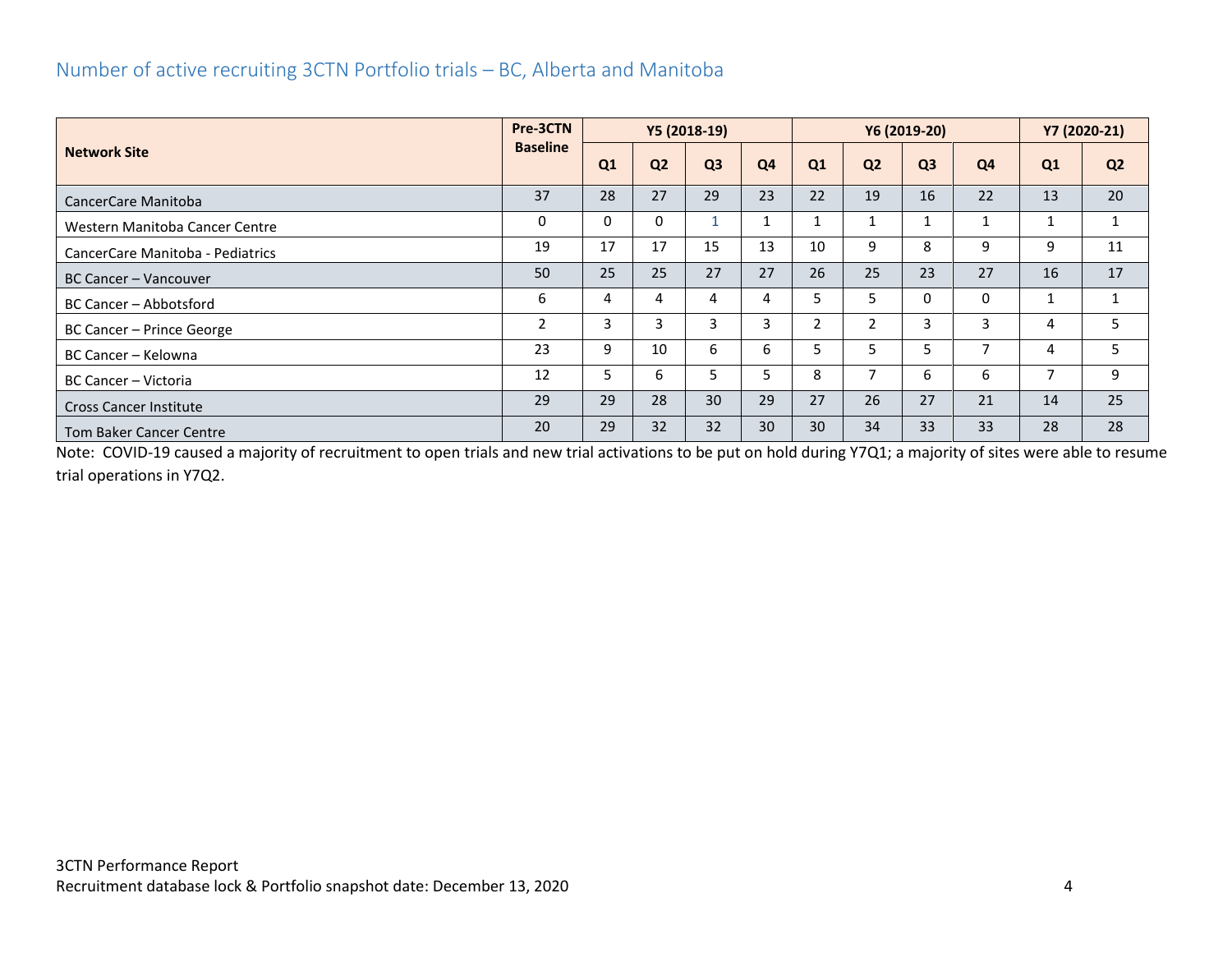## <span id="page-5-0"></span>Patients recruited to 3CTN Portfolio trials, FY2020/21 (Y7) – Ontario

| <b>Network Site</b>                                                | Pre-3CTN        | <b>Y2</b>      | Y <sub>3</sub> | <b>Y4</b>      | <b>Y5</b>      | <b>Y6</b>      |              | Year 7 (2020-21) |                |                         |                         |
|--------------------------------------------------------------------|-----------------|----------------|----------------|----------------|----------------|----------------|--------------|------------------|----------------|-------------------------|-------------------------|
|                                                                    | <b>Baseline</b> | <b>Total</b>   | <b>Total</b>   | <b>Total</b>   | <b>Total</b>   | <b>Total</b>   | Q1           | Q <sub>2</sub>   | <b>Total</b>   | % of<br><b>Baseline</b> | $%$ to<br><b>Target</b> |
| London Health Sciences Centre                                      | 186             | 172            | 187            | 169            | 248            | 942            | 39           | 156              | 195            | 105%                    | 64%                     |
| <b>Grand River Regional Cancer Centre</b>                          | 20              | 13             | 43             | 32             | 34             | 19             | 9            | 5                | 14             | 70%                     | 42%                     |
| Windsor Regional Cancer Centre                                     | 14              | 17             | 63             | 32             | 16             | 3              | $\Omega$     | 0                | $\Omega$       | 0%                      | 0%                      |
| Juravinski Cancer Centre                                           | 181             | 231            | 247            | 454            | 345            | 217            | 16           | 32               | 48             | 27%                     | 16%                     |
| Cambridge Memorial Hospital                                        | 11              | 2              | 5              | 4              | 5              | 8              | 3            | 4                | $\overline{7}$ | 64%                     | 39%                     |
| St. Joseph's Healthcare Hamilton                                   | 21              | 30             | 54             | 74             | 40             | 20             | 6            | 6                | 12             | 57%                     | 35%                     |
| <b>Walker Family Cancer Centre</b>                                 | 17              | 22             | 13             | 23             | 37             | 40             | $\mathbf{1}$ | 3                | 4              | 24%                     | 14%                     |
| Sunnybrook Health Sciences Centre                                  | 141             | 229            | 398            | 363            | 651            | 638            | 33           | 67               | 100            | 71%                     | 43%                     |
| Humber River Hospital                                              | $\mathbf{1}$    | 2              | $\mathbf{1}$   | 9              | $\overline{7}$ | 3              | $\mathbf{1}$ | $\mathbf{1}$     | $\overline{2}$ | 200%                    | 121%                    |
| Michael Garron Hospital                                            | $\overline{2}$  | $\overline{2}$ | $\mathbf{1}$   | $\overline{7}$ | $\overline{2}$ | $\Omega$       | $\Omega$     | $\Omega$         | $\Omega$       | 0%                      | 0%                      |
| Princess Margaret Cancer Centre                                    | 396             | 384            | 533            | 473            | 720            | 543            | 14           | 61               | 75             | 19%                     | 11%                     |
| Markham Stouffville Hospital                                       | $\mathbf{1}$    | $\Omega$       | 28             | 9              | $\overline{2}$ | 6              | $\mathbf{0}$ | 0                | $\Omega$       | 0%                      | 0%                      |
| Mount Sinai Hospital                                               | 21              | 12             | 40             | $\overline{7}$ | 12             | $\overline{7}$ | $\Omega$     | $\Omega$         | $\Omega$       | 0%                      | 0%                      |
| Northeast Cancer Centre                                            | 24              | 17             | 12             | 9              | 18             | 17             | $\Omega$     | $\Omega$         | $\Omega$       | 0%                      | 0%                      |
| North York General Hospital                                        | $\mathbf{1}$    | 4              | 8              | 11             | 9              | $\overline{7}$ | $\mathbf 0$  | $\mathbf{1}$     | $\mathbf{1}$   | 100%                    | 61%                     |
| Royal Victoria Regional Health Centre                              | 8               | 18             | 58             | 23             | 9              | 25             | 4            | $\mathbf{1}$     | 5              | 63%                     | 38%                     |
| St. Michael's Hospital                                             | 19              | 0              | 27             | $\overline{a}$ | $\mathbf{1}$   | 3              | $\Omega$     | 0                | 0              | 0%                      | 0%                      |
| Southlake Regional Health Centre                                   | 10              | 15             | 75             | 26             | 68             | 32             | $\mathbf{1}$ | 5                | 6              | 60%                     | 36%                     |
| Thunder Bay Regional Health Sciences Centre                        | 26              | 3              | 46             | 16             | 25             | 4              | $\mathbf{0}$ | 0                | $\Omega$       | 0%                      | 0%                      |
| Trillium Health Partners - Credit Valley Hospital                  | 27              | 5              | 51             | 10             | 12             | 10             | $\Omega$     | $\Omega$         | $\Omega$       | 0%                      | 0%                      |
| William Osler Health System                                        | $\mathbf{1}$    | $\Omega$       | 29             | 13             | $\Omega$       | 16             | $\Omega$     | $\Omega$         | $\Omega$       | 0%                      | 0%                      |
| The Ottawa Hospital Cancer Centre                                  | 132             | 238            | 396            | 500            | 850            | 804            | 62           | 127              | 189            | 143%                    | 87%                     |
| Cancer Centre of Southeastern Ontario at Kingston General Hospital | 41              | 58             | 122            | 84             | 72             | 89             | 17           | 14               | 31             | 76%                     | 46%                     |
| R.S. McLaughlin Durham Regional Cancer Centre                      | 22              | 26             | 70             | 18             | 15             | 36             | $\Omega$     | $\overline{2}$   | $\overline{2}$ | 9%                      | 6%                      |
| <b>Central Region Total</b>                                        | 1323            | 1500           | 2507           | 2368           | 3198           | 3489           | 206          | 485              | 691            | 52%                     | 32%                     |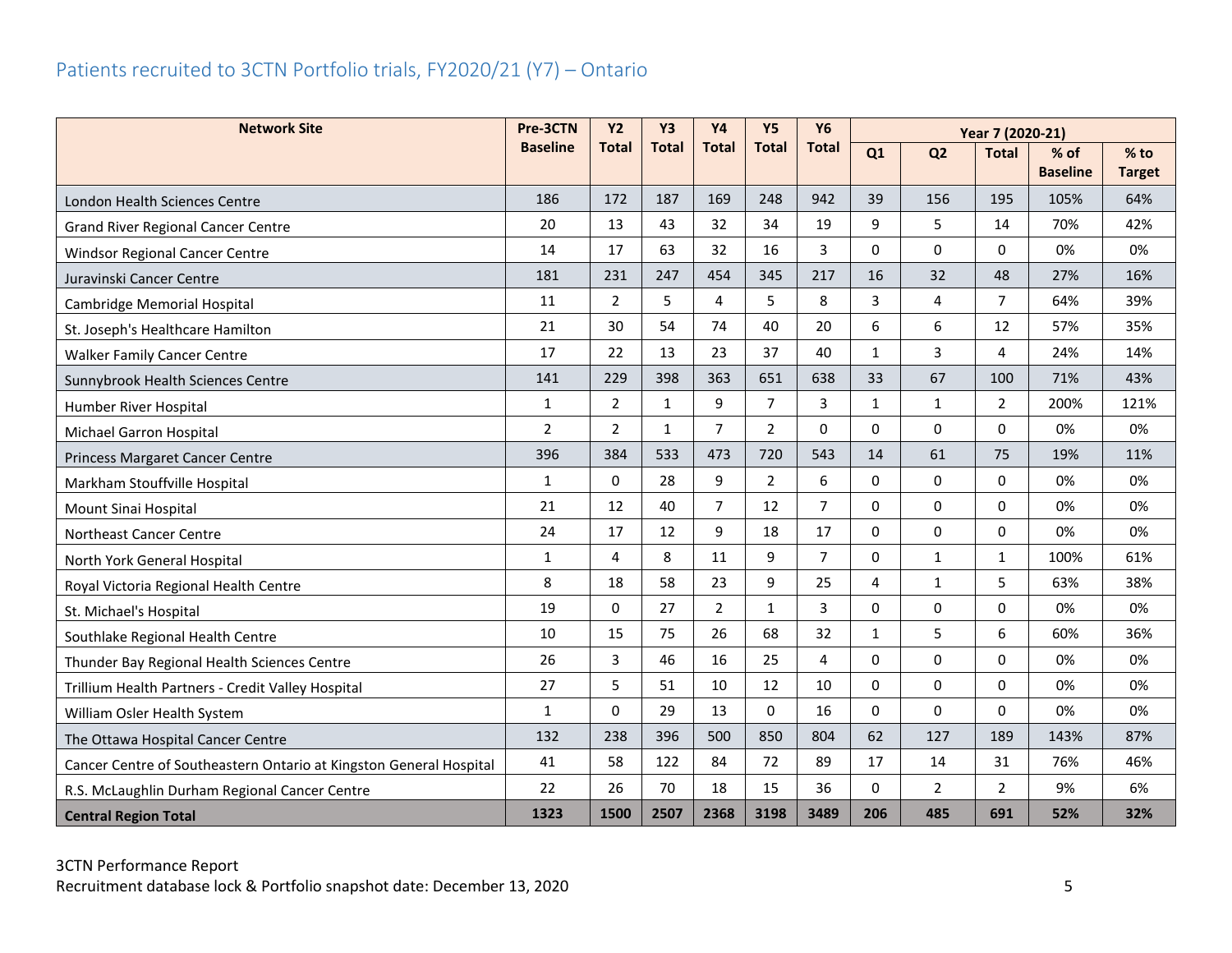#### <span id="page-6-0"></span>Number of active recruiting 3CTN Portfolio trials – Ontario

|                                                                    |                             |                |                | Y5 (2018-19)   |                |                | Y6 (2019-20)   | Y7 (2020-21)   |                |                |                |
|--------------------------------------------------------------------|-----------------------------|----------------|----------------|----------------|----------------|----------------|----------------|----------------|----------------|----------------|----------------|
| <b>Network Site</b>                                                | Pre-3CTN<br><b>Baseline</b> | Q1             | Q <sub>2</sub> | Q <sub>3</sub> | Q <sub>4</sub> | Q1             | Q <sub>2</sub> | Q <sub>3</sub> | Q <sub>4</sub> | Q1             | Q <sub>2</sub> |
| London Health Sciences Centre                                      | 79                          | 45             | 46             | 46             | 40             | 47             | 52             | 54             | 57             | 45             | 47             |
| <b>Grand River Regional Cancer Centre</b>                          | 11                          | 8              | 8              | 8              | 8              | 6              | $\overline{7}$ | 8              | 8              | 8              | 8              |
| <b>Windsor Regional Cancer Centre</b>                              | 4                           | 4              | 4              | 5              | 5              | 4              | 4              | 4              | 3              | 4              | $\overline{2}$ |
| Juravinski Cancer Centre                                           | 51                          | 29             | 27             | 30             | 32             | 22             | 26             | 24             | 34             | 13             | 31             |
| Cambridge Memorial Hospital                                        | 5                           | $\overline{2}$ | 2              | 3              | $\mathbf 2$    | $\overline{2}$ | $\overline{2}$ | $\overline{2}$ | $\overline{2}$ | $\mathbf 2$    | $\overline{2}$ |
| St. Joseph's Healthcare Hamilton                                   | $\overline{2}$              | 3              | $\overline{2}$ | $\overline{2}$ | 3              | $\mathbf{1}$   | $\mathbf{1}$   | $\mathbf{1}$   | $\mathbf{1}$   | $\mathbf{1}$   | $\mathbf{1}$   |
| <b>Walker Family Cancer Centre</b>                                 | 10                          | 8              | $\overline{7}$ | 8              | $\overline{7}$ | 6              | 6              | 8              | $\overline{7}$ | 8              | $\overline{7}$ |
| Sunnybrook Health Sciences Centre                                  | 10                          | 32             | 34             | 34             | 35             | 34             | 36             | 36             | 35             | 47             | 35             |
| Humber River Hospital                                              | $\Omega$                    | 3              | 3              | $\overline{2}$ | $\overline{2}$ | $\overline{2}$ | $\overline{2}$ | 3              | $\overline{2}$ | 3              | $\overline{2}$ |
| Michael Garron Hospital                                            | 3                           | $\overline{2}$ | 2              | $\overline{2}$ | $\overline{2}$ | $\mathbf{1}$   | $\mathbf{1}$   | $\mathbf{1}$   | $\mathbf{1}$   | $\mathbf{1}$   | $\mathbf{1}$   |
| Princess Margaret Cancer Centre                                    | 91                          | 71             | 74             | 81             | 86             | 78             | 88             | 89             | 80             | 80             | 81             |
| Markham Stouffville Hospital                                       | $\Omega$                    | $\Omega$       | $\Omega$       | $\mathbf{1}$   | $\mathbf{1}$   | $\mathbf{1}$   | $\Omega$       | $\mathbf{1}$   | $\mathbf{1}$   | $\mathbf{1}$   | $\mathbf{1}$   |
| Mount Sinai Hospital                                               | 6                           | 4              | 4              | 4              | 4              | 4              | 5              | 6              | 3              | 3              | $\overline{2}$ |
| <b>Northeast Cancer Centre</b>                                     | 10                          | 6              | $\overline{7}$ | $\overline{7}$ | 8              | $\overline{7}$ | $\overline{7}$ | $\overline{7}$ | $\overline{7}$ | 8              | $\overline{7}$ |
| North York General Hospital                                        | $\Omega$                    | 3              | 4              | 3              | 3              | 3              | 5              | 4              | 1              | $\overline{2}$ | 3              |
| Royal Victoria Regional Health Centre                              | 5                           | 8              | 6              | 6              | 6              | 6              | 6              | 9              | 10             | 10             | 9              |
| St. Michael's Hospital                                             | 4                           | $\mathbf{1}$   | $\mathbf{1}$   | $\mathbf{1}$   | $\overline{2}$ | $\overline{2}$ | $\overline{2}$ | 3              | $\overline{2}$ | $\overline{2}$ | $\overline{2}$ |
| Southlake Regional Health Centre                                   | 3                           | 9              | 10             | 10             | 10             | 9              | 8              | 8              | $\overline{7}$ | 6              | 6              |
| Thunder Bay Regional Health Sciences Centre                        | 8                           | 5              | 5              | 5              | 5              | 5              | 5              | 4              | 3              | 0              | 0              |
| Trillium Health Partners - Credit Valley Hospital                  | 9                           | 3              | 3              | 3              | 4              | 4              | 4              | 3              | 6              | 0              | 0              |
| William Osler Health System                                        | $\Omega$                    | $\mathbf{1}$   | $\mathbf{1}$   | $\overline{2}$ | $\overline{2}$ | $\mathbf{1}$   | $\overline{2}$ | $\overline{2}$ | $\overline{2}$ | $\mathbf{1}$   | $\mathbf{1}$   |
| The Ottawa Hospital Cancer Centre                                  | 56                          | 38             | 37             | 41             | 51             | 41             | 36             | 34             | 15             | 10             | 27             |
| Cancer Centre of Southeastern Ontario at Kingston General Hospital | 18                          | 26             | 25             | 25             | 26             | 21             | 33             | 33             | 22             | 21             | 21             |
| R.S. McLaughlin Durham Regional Cancer Centre                      | 13                          | 3              | 4              | 3              | 3              | 3              | 3              | 2              | $\overline{2}$ | 0              | $\overline{2}$ |

Note: COVID-19 caused a majority of recruitment to open trials and new trial activations to be put on hold during Y7Q1; a majority of sites were able to resume trial operations in Y7Q2.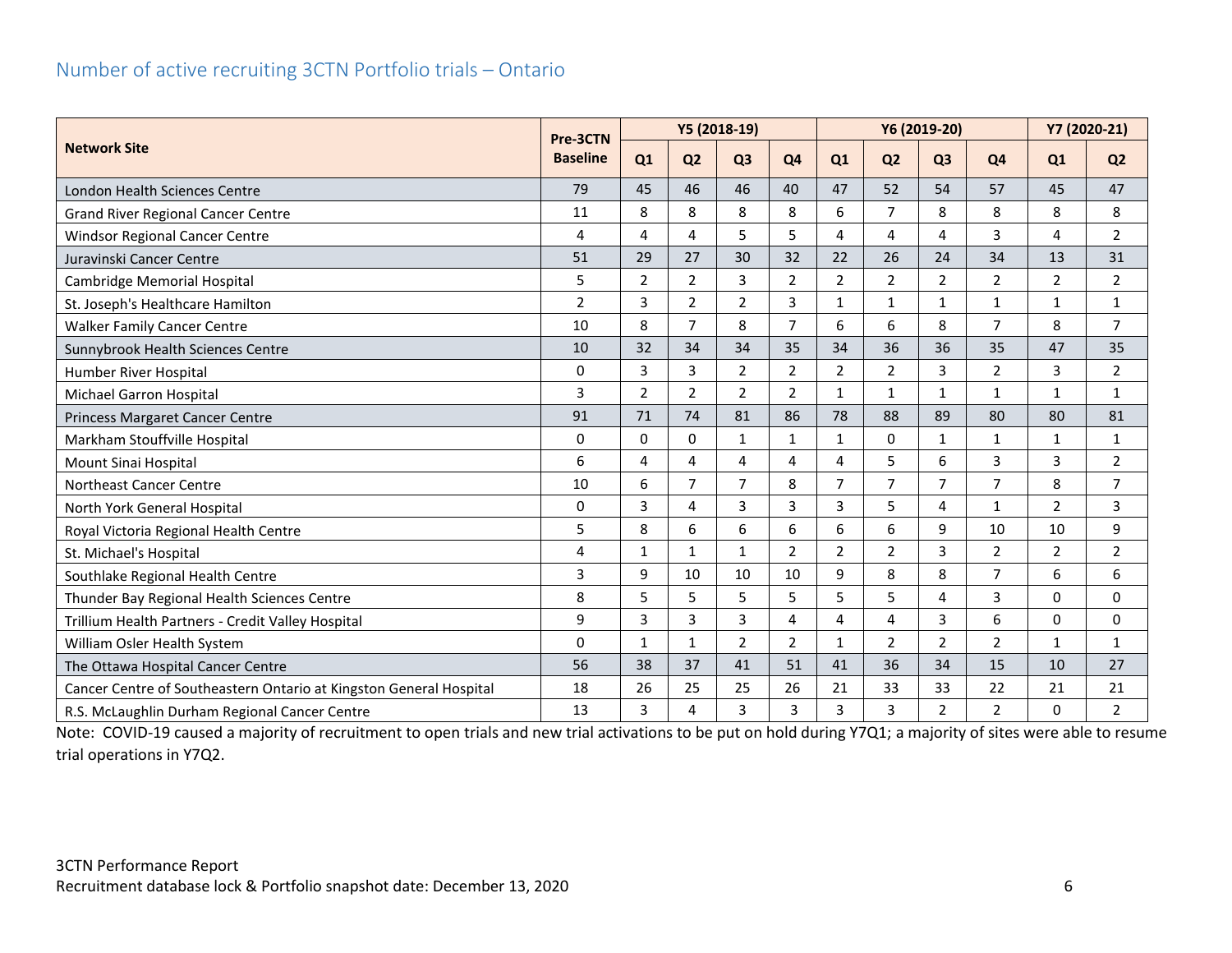#### <span id="page-7-0"></span>Patients recruited to 3CTN Portfolio trials, FY2020/21 (Y7) – Atlantic Region and Quebec

| <b>Network Site</b>                                                                                 | Pre-3CTN        | <b>Y2</b>    | <b>Y3</b>      | <b>Y4</b>    | <b>Y5</b>    | <b>Y6</b>    |              | Year 7 (2020-21) |                |                 |                          |
|-----------------------------------------------------------------------------------------------------|-----------------|--------------|----------------|--------------|--------------|--------------|--------------|------------------|----------------|-----------------|--------------------------|
|                                                                                                     | <b>Baseline</b> | <b>Total</b> | <b>Total</b>   | <b>Total</b> | <b>Total</b> | <b>Total</b> | Q1           | Q <sub>2</sub>   | <b>Total</b>   | $%$ of          | $%$ to                   |
|                                                                                                     |                 |              |                |              |              |              |              |                  |                | <b>Baseline</b> | Target*                  |
| Nova Scotia Health Authority                                                                        | 39              | 40           | 52             | 45           | 42           | 20           | <b>DNR</b>   | <b>DNR</b>       | $\mathbf{0}$   | 0%              | 0%                       |
| Eastern Regional Health Authority                                                                   | 15              | 4            | 12             | 8            | 15           | 16           | $\mathbf{0}$ | $\mathbf{0}$     | $\mathbf{0}$   | 0%              | 0%                       |
| Janeway Children's Health and Rehabilitation Centre                                                 | 4               | 3            | 4              | 4            | 0            | $\Omega$     | 3            | $\mathbf{0}$     | 3              | 75%             | $\overline{\phantom{a}}$ |
| <b>Atlantic Total</b>                                                                               | 58              | 47           | 68             | 57           | 57           | 36           | 3            | $\mathbf{0}$     | $\overline{3}$ | 5%              | 0%                       |
| CIUSSS du Centre-Ouest-de-l'Île-de-Montréal (CIUSSS CODIM)                                          | 87              | 76           | 161            | 149          | 71           | 155          | 9            | 21               | 30             | 34%             | 21%                      |
| CISSS de l'Outaouais                                                                                | 3               | 0            | 4              | 32           | 1            | 5            | 0            | 0                | $\Omega$       | 0%              | 0%                       |
| CHU de Québec - Université Laval, adults                                                            | 180             | 25           | 144            | 236          | 99           | 309          | 14           | 64               | 78             | 43%             | 26%                      |
| CIUSSS de l'Estrie - Centre hospitalier universitaire de Sherbrooke,<br>adults (CIUSSS-Estrie-CHUS) | 46              | 16           | 70             | 55           | 18           | 61           | 0            | 4                | 4              | 9%              | 5%                       |
| Centre Hospitalier de l'Université de Montréal (CHUM)                                               | 153             | 59           | 123            | 149          | 112          | 66           | 3            | 8                | 11             | 7%              | 4%                       |
| CIUSSS du Nord-de-l'Île-de-Montréal (CIUSSS NDIM)                                                   | 3               | 0            | 4              | 16           | 8            | 539          | 0            | 517              | 517            | 17233%          | 10444%                   |
| CIUSSS de l'Est-de-l'Île-de-Montréal (CIUSSS EDIM)                                                  | 60              | 12           | 51             | 49           | 23           | 15           | 0            | $\overline{2}$   | $\overline{2}$ | 3%              | 2%                       |
| CHU de Québec-Université Laval / Centre Mère-Enfant Soleil                                          | 17              | 14           | $\overline{7}$ | 17           | 22           | 21           | 8            | 3                | 11             | 65%             | $\overline{\phantom{a}}$ |
| Centre hospitalier universitaire de Sainte-Justine                                                  | 42              | 26           | 44             | 40           | 38           | 38           | 11           | 10               | 21             | 50%             | $\overline{\phantom{a}}$ |
| Montreal Children's Hospital                                                                        | 24              | 23           | 14             | 20           | 8            | 10           | 1            | 4                | 5.             | 21%             |                          |
| <b>Quebec Total</b>                                                                                 | 615             | 251          | 622            | 763          | 400          | 1219         | 46           | 633              | 679            | 110%            | 78%                      |
| <b>Eastern Region Total</b>                                                                         | 673             | 298          | 690            | 820          | 457          | 1255         | 49           | 633              | 682            | 101%            | 66%                      |

\* Pediatric sites are excluded in provincial and regional "% to Y7 Target" calculations.

DNR= Did Not Report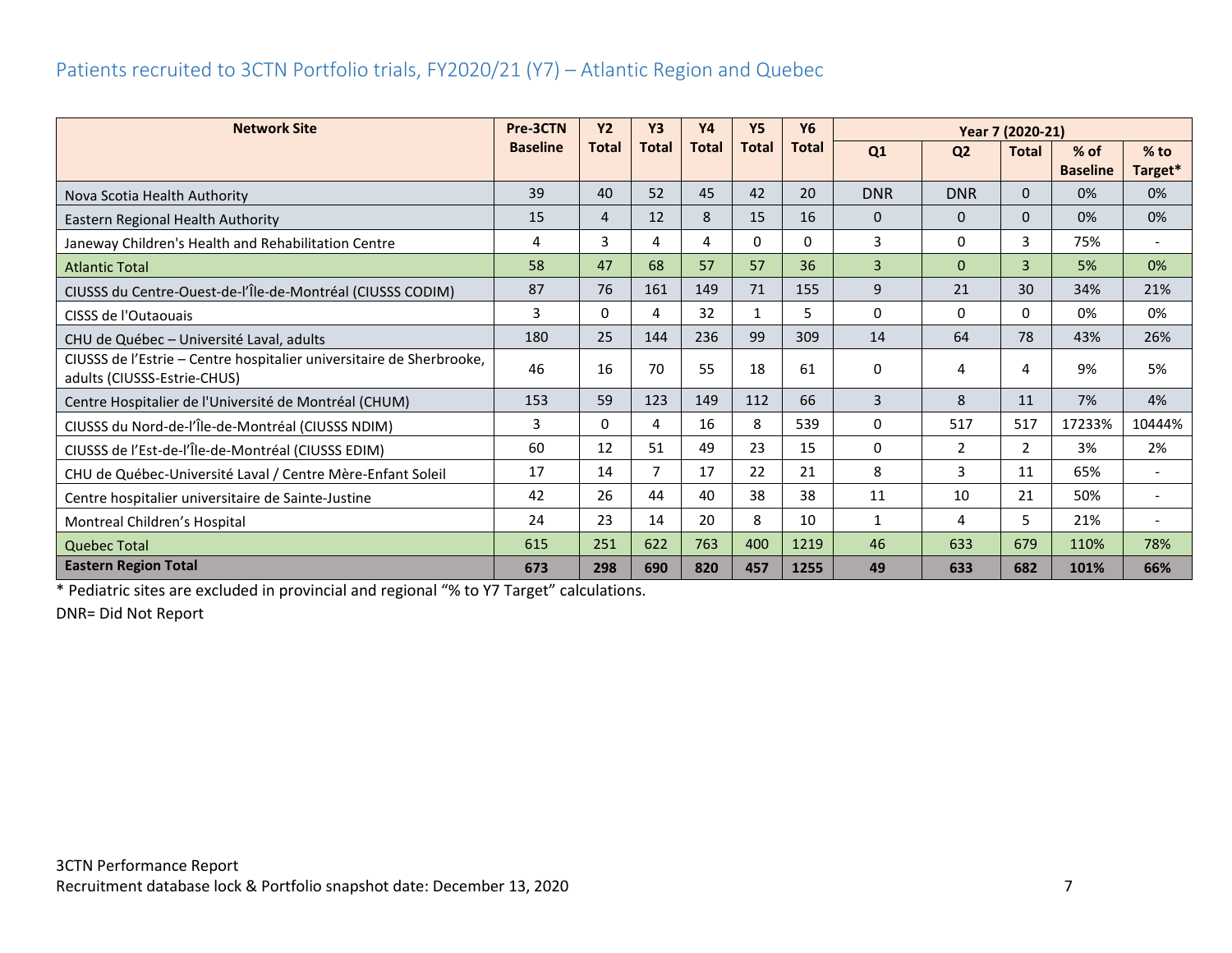#### <span id="page-8-0"></span>Number of active recruiting 3CTN Portfolio Trials – Atlantic Region and Quebec

| <b>Network Site</b>                                                                                  |    |              | Y5 (2018-19)   |                |     | Y6 (2019-20) |                |                |                | Y7 (2020-21) |                |
|------------------------------------------------------------------------------------------------------|----|--------------|----------------|----------------|-----|--------------|----------------|----------------|----------------|--------------|----------------|
|                                                                                                      |    | Q1           | Q <sub>2</sub> | Q <sub>3</sub> | Q4  | Q1           | Q <sub>2</sub> | Q <sub>3</sub> | Q <sub>4</sub> | Q1           | Q <sub>2</sub> |
| Nova Scotia Health Authority                                                                         | 14 | 12           | 16             | 17             | 17  | 19           | 14             | 17             | 16             | 14           | 14             |
| Eastern Regional Health Authority                                                                    | 6  | 4            | 6              | 5              | 6   | 8            | 9              | 10             | 9              | $\Omega$     | 6              |
| Janeway Children's Health and Rehabilitation Centre                                                  | 5  | 11           | 9              | 9              | 9   | 5            | 9              | 6              | 6              |              | 8              |
| CIUSSS du Centre-Ouest-de-l'Île-de-Montréal (CIUSSS CODIM)                                           | 27 | N/A          | N/A            | N/A            | N/A | 18           | 15             | 24             | 17             | 17           | 18             |
| CISSS de l'Outaouais                                                                                 |    |              |                |                | 2   | 2            | 2              |                | 2              | 2            |                |
| CHU de Québec - Université Laval, adults                                                             | 39 | 19           | 20             | 26             | 26  | 26           | 26             | 25             | 30             | 27           | 30             |
| CIUSSS de l'Estrie - Centre hospitalier universitaire de Sherbrooke, adults (CIUSSS-Estrie-<br>CHUS) | 10 | 13           | 11             | 13             | 16  | 14           | 15             | 17             | 17             | 16           | 13             |
| Centre Hospitalier de l'Université de Montréal (CHUM)                                                | 28 | 32           | 34             | 37             | 37  | 33           | 30             | 33             | 30             | 27           | 25             |
| CIUSSS du Nord-de-l'Île-de-Montréal (CIUSSS NDIM)                                                    | 4  | $\mathbf{2}$ | 2              | 2              | 2   | 2            | 3              |                | 2              | 0            | 3              |
| CIUSSS de l'Est-de-l'Île-de-Montréal (CIUSSS EDIM)                                                   | 6  | 12           | 13             | 11             | 10  | 10           | 8              | 11             | 10             | 9            | 9              |
| CHU de Québec-Université Laval / Centre Mère-Enfant Soleil                                           | 11 | 13           | 16             | 17             | 15  | 17           | 15             | 13             | 11             | 15           | 15             |
| Centre hospitalier universitaire de Sainte-Justine                                                   | 9  | 30           | 22             | 22             | 24  | 17           | 18             | 18             | 17             | 17           | 18             |
| Montreal Children's Hospital                                                                         | 5  | 25           | 25             | 20             | 21  | 12           | 16             | 16             | 13             | 16           | 17             |

Note: COVID-19 caused a majority of recruitment to open trials and new trial activations to be put on hold during Y7Q1; a majority of sites were able to resume trial operations in Y7Q2.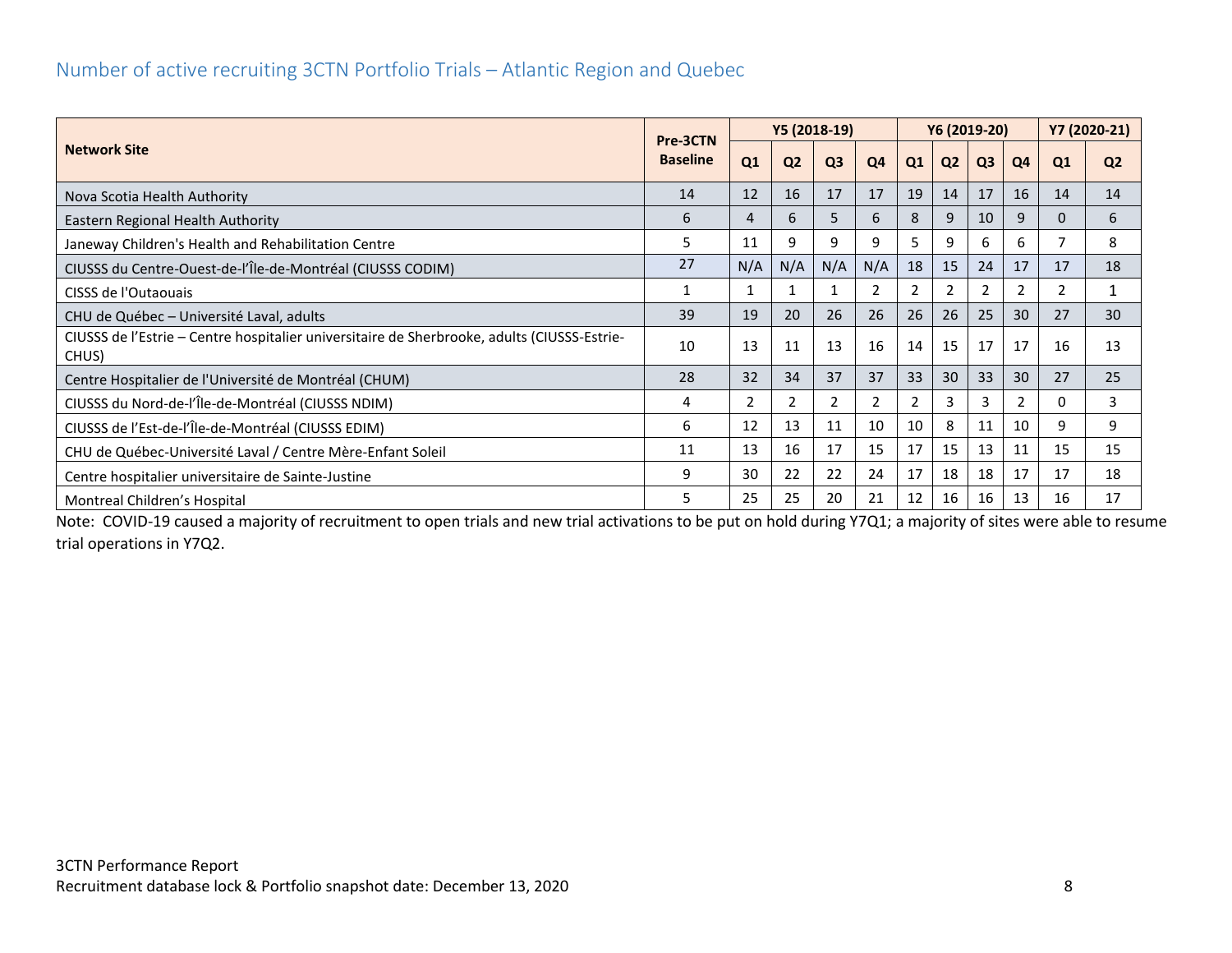## <span id="page-9-0"></span>Section B: 3CTN Portfolio Metrics

### <span id="page-9-1"></span>Active Recruiting Portfolio Trials by Disease Site and Phase



**Objective:** To monitor and optimize the Portfolio in order to create opportunities for new trials and demonstrate 3CTN's impact.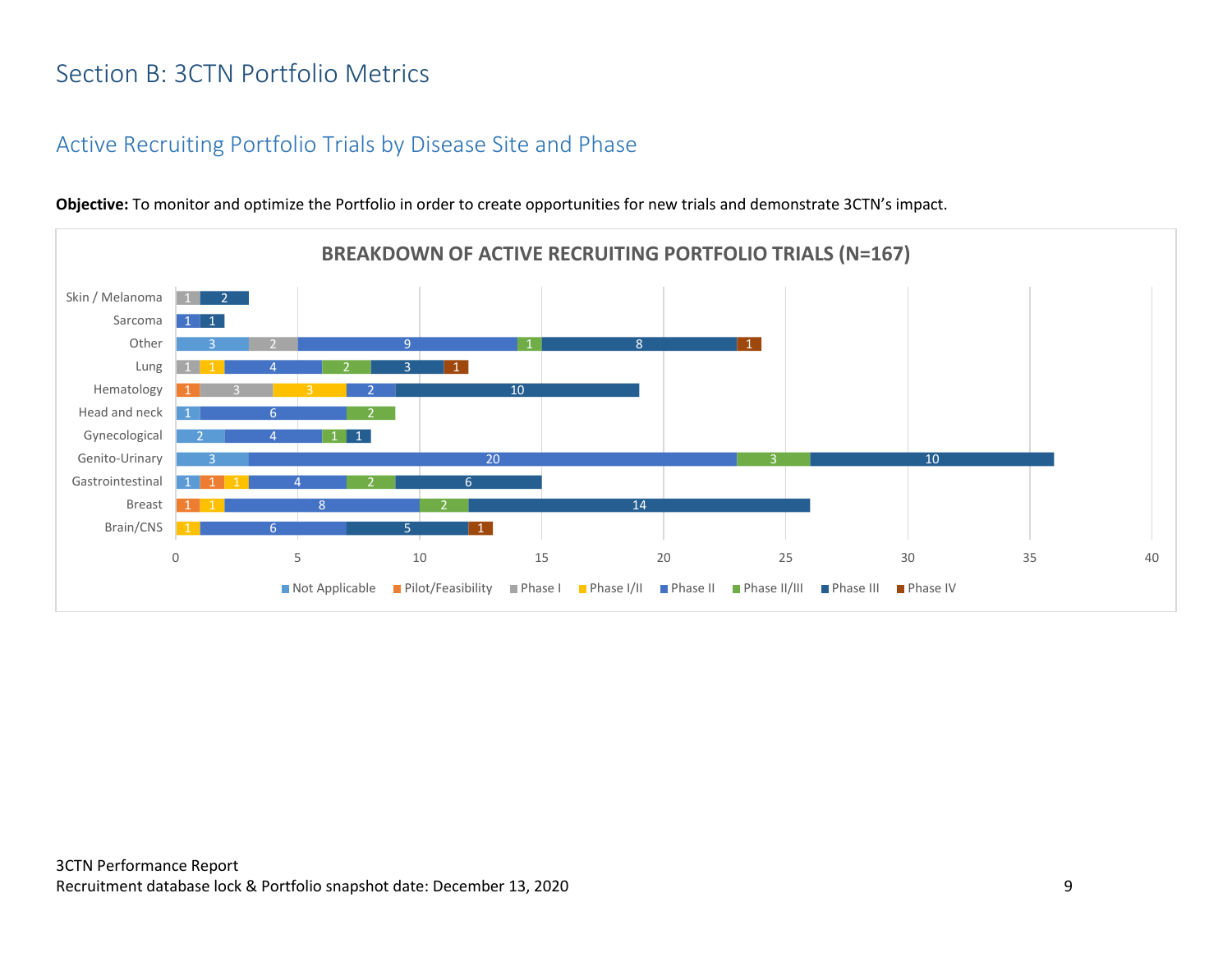## <span id="page-10-0"></span>Overview of Portfolio Applications – Process Efficiency

**Objective:** To improve Portfolio application processing time.

#### **Portfolio Approval Process Timeline<sup>1</sup>**

| <b>Calendar Year</b> | <b>Number of Applications</b><br><b>Received</b> | # Applications Completed | <b>Average Application</b><br><b>Processing Time (days)</b> | <b>Median Application</b><br><b>Processing Time (days)</b> |
|----------------------|--------------------------------------------------|--------------------------|-------------------------------------------------------------|------------------------------------------------------------|
| 2015                 | 90                                               | 85                       | 16                                                          |                                                            |
| 2016                 | 70                                               | 71                       | 31                                                          |                                                            |
| 2017                 | 45                                               | 47                       | 22                                                          |                                                            |
| 2018                 | 46                                               | 44                       | 18                                                          |                                                            |
| 2019                 | 45                                               | 45                       | 42                                                          |                                                            |
| 2020                 | 40                                               | 36                       | 27                                                          |                                                            |

#### **Facilitated Peer Review (FPR) Process**

| <b>Calendar Year</b> | <b>Number of FPR Requests</b> | # FPR Completed <sup>2</sup> | Average FPR Time (days) <sup>3</sup> | Median FPR Time (days) $3$ |
|----------------------|-------------------------------|------------------------------|--------------------------------------|----------------------------|
| 2015                 |                               |                              | 28                                   | 28                         |
| 2016                 |                               |                              | 76                                   | 62                         |
| 2017                 |                               |                              | 106                                  |                            |
| 2018                 | 10                            |                              | 86                                   | 7Δ                         |
| 2019                 | 16                            |                              | 98                                   | 83                         |
| 2020                 |                               |                              | 137                                  | 134                        |

- **1** From application received to approve/decline the application for period, Jan 13, 2015 to Dec 13, 2020.
- <sup>2</sup> Counts are based on the completed applications in that calendar year, e.g. for an application submitted for review in 2019 but completed the review process in 2020, the FPR time will be used for the 2020 calculation.
- **3** FPR process time is from the start date of peer review (i.e. site agreed to pursue peer review) to the date the last reviewer package is submitted to 3CTN (completed trials only).

Additional link to interactive Portfolio Application report: [Portfolio Applications Report](https://app.powerbi.com/view?r=eyJrIjoiNDkxODMzYTctYjhkZi00MjhkLWJiNzMtMjcyYmU2MmE4MjM5IiwidCI6IjlkZjk0OWY4LWE2ZWItNDE5ZC05Y2FhLTFmOGM4M2RiNjc0ZiJ9)